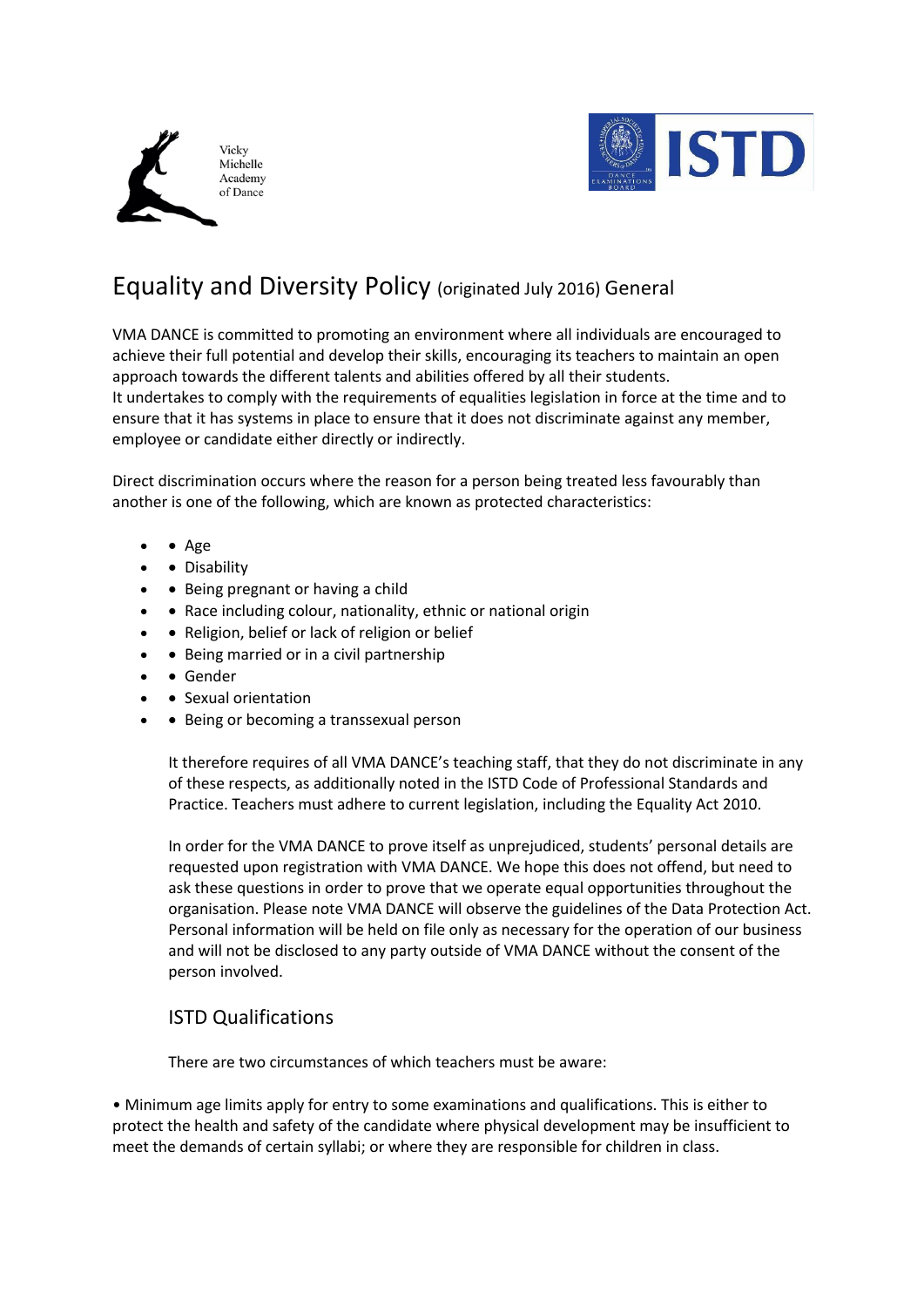• Certain sections of some performance examinations are designed particularly for either male or female dancers. This reflects the realities and requirements of the dance profession and should in no way be construed as sex discrimination. Candidates, including transgender candidates, may enter for their preferred syllabus according to the gender with which they choose to identify in relation to dance.

The ISTD qualifications are developed to be open to all, and achievement is measured against assessment criteria according to their ability. As part of its process of new unit and qualification development, the ISTD undertakes to consult with its members to ensure there are no barriers in the design and equal assessment of qualifications particularly in regard to:

- those with disabilities (those who are disabled)
- those who may be of any specific ethnic group
- transgender students, or either gender

It will ensure that the syllabi and assessments proposed do not disadvantage such candidates, or give those with disabilities an advantage over non-disabled candidates, whilst maintaining the competence standard for the level of the examinations.

In the Equality Act of 2010, a person is "disabled" if he or she has a physical or mental impairment that has a substantial and long-term effect that is on his or her ability to carry out normal day to day activities.

The ISTD reminds its teaching members that it should not treat disabled students less or more favourably than non-disabled students simply because of their disability. The overriding approach taken by teachers is that so far as possible all students should be afforded the same treatment, and that where they have a disabled student, adjustments should be made to their normal teaching conditions as far as reasonable.

The ISTD monitors its entries and examination results by gender, age and ethnicity in order to ensure as far as possible that there are no barriers, and that results are awarded consistently. Candidates' ethnicity is not indicated to examiners for performance examinations, but age is, as it is relevant to the particular entry of groups on an examination timetable. All written examinations are anonymous to the markers.

It may be the case that the individual would endanger his/her personal safety or that of the other students in the class so should be prevented from undertaking that activity on health and safety grounds. If teachers have any concerns on the ability and safety of a student the ISTD advises that they should undertake a risk assessment and must seek the appropriate medical and legal advice, and discuss with the parent/guardian before reaching a final decision.

## Policy and procedures for disabled candidates

The ISTD recognises that there are some candidates who have coped with the demands of the course, and can demonstrate their ability in the dance technique and performance skills being assessed, but for whom the normal examination arrangements may provide difficulties that could be removed without affecting the validity of the examination. In this case the teacher can apply for a variation in the examination conditions, as suitable for the candidate. This may include candidates with physical limitations in certain parts of the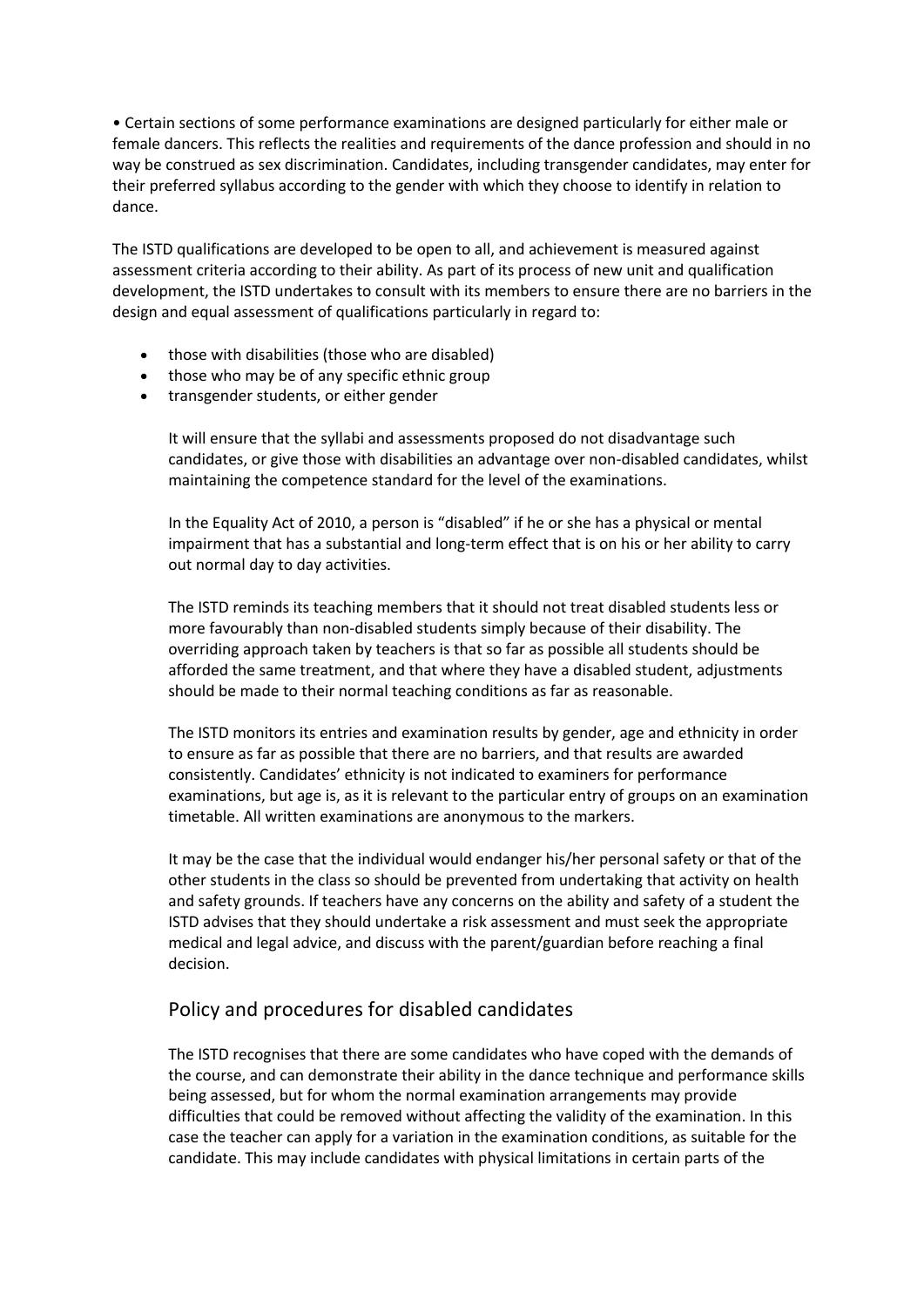examination only, who must demonstrate to the best of their physical capability, and who can additionally discuss what they are trying to achieve.

The ISTD will only refuse entry to a particular candidate because of a reasonable belief that undertaking the examination will create a risk to their health or safety. Any pregnant candidate who wishes to take a practical examination must use the reasonable adjustments process before being entered, so that the risk can be assessed by the ISTD. The examiner also has the right to stop an examination if s/he considers that there is a risk to the health or safety of the candidate if they continue.

Pregnant candidates may enter for written examinations.

Candidates with requiring reasonable adjustments to assessment conditions

Assessment conditions may be varied, for example, in the following ways, on an individual candidate basis, by means of advance permission from the ISTD only:

Extra time may be granted in performance examinations for recovery between dance exercises, or for repetition of instructions by the examiner. The time granted will depend on the length of the particular examination and number in the group in which the candidate may dance.

Candidates in groups in examinations may be rotated so that the particular candidate may not be required to lead the group.

Additional equipment may be used within the examination, such as special microphones and hearing equipment for deaf candidates.

Candidates taking written examinations may be allowed extra time, a scribe, word processing equipment, coloured examination papers, translators etc. Specific adjustments of this nature relate to the level of disability, particularly in relation to dyslexia, and must be discussed with the Customer Services and Quality Assurance Department.

If the examination is being taken in any other country than England and Wales, and the candidate does not speak English, permission must be sought in advance for the use of a translator. All examinations taken within England must be in English, and in Wales, in English or Welsh.

This list

Assurance Department regarding the appropriateness of assessment conditions and the permission process.

is not exhaustive and advice should be sought from the Customer Services and Quality

As stated in Ofqual guidelines, it is important both to disabled learners and to public confidence that the qualifications achieved are seen to be of the same value for all candidates, and provide a reliable indication of the knowledge, skills and understanding of the candidate. Therefore, what the candidate is being assessed on must be the same for all, and marking against those criteria may not be adjusted because of any disability.

The ISTD will seek as much information as possible from the teacher and professionals as appropriate in relation to a particular candidate's disability and severity, and encourages teachers to discuss the application in detail if they are unusual or complex, so that advice can be given. The ISTD reserves the right to grant an adjustment according to its standard types of adjustments in relation to all similarly disabled candidates, rather than exactly as the teacher has requested. This is to ensure parity of adjustments as far as possible.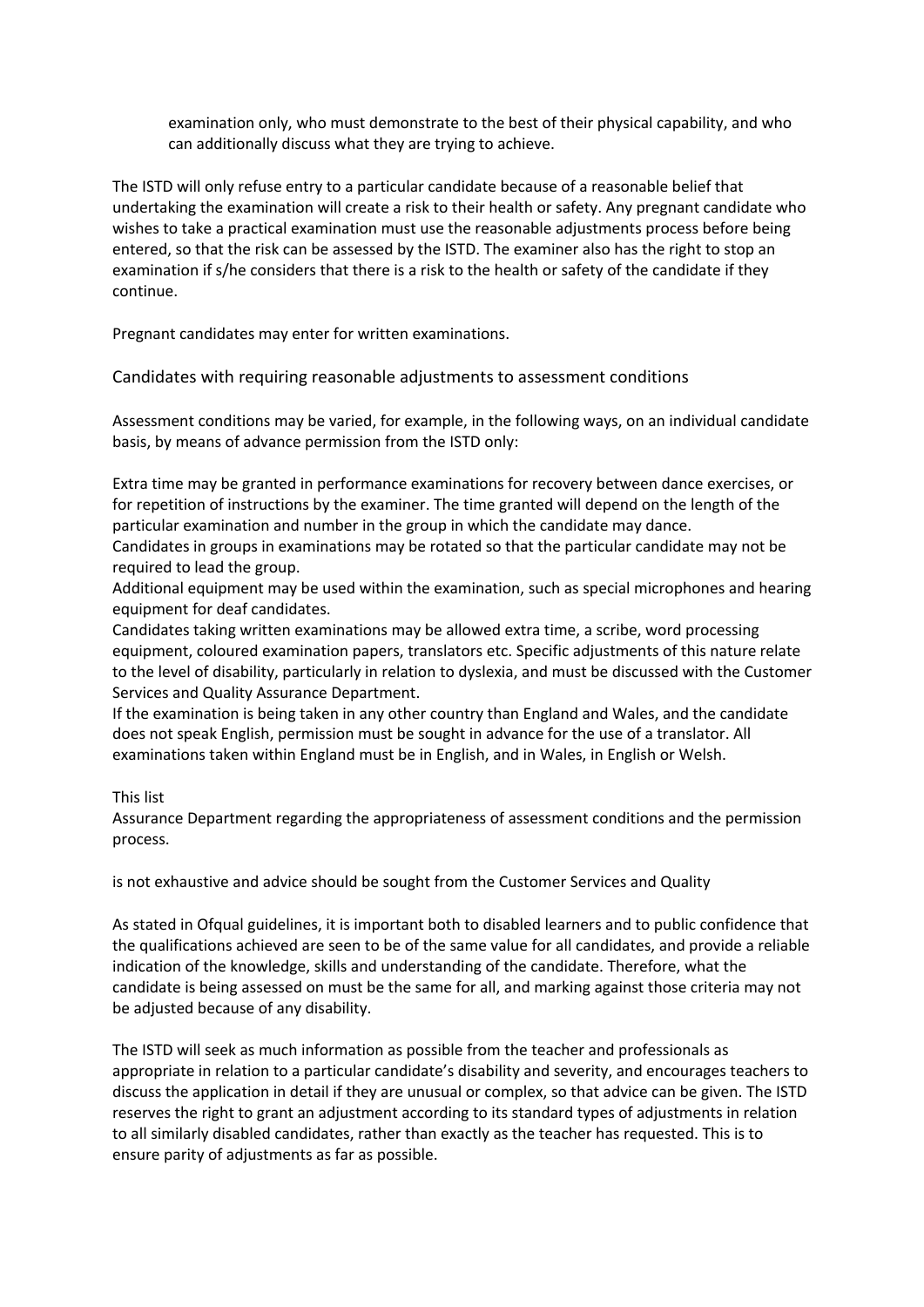If a disabled candidate is to be submitted for examination, the teacher must complete an "Application for Reasonable Adjustments" form and return it direct to Customer Services and Quality Assurance Department, a minimum of three weeks prior to the official examination timetable submission, together with a doctor's letter and other supporting evidence as relevant.

Many disabled candidates have a physical or mental impairment which do not need any changes to the examination assessment itself, but it is helpful for the examiner to be aware. This is good practice so that the examiner can ensure that the candidate has the best possible examination experience. The Application for Reasonable Adjustments form has a separate section for such candidates, which must be completed under the same process as above.

Pregnant candidates are required to complete the form, including a doctor's letter, so that the ISTD can consider medical evidence as necessary and the examiner can be made aware of their condition, regardless of any adjustment being requested, as the examiner needs to be informed. Additional time for breaks may also be applied for. The ISTD reserves the right to refuse entry to pregnant candidates for health and safety reasons.

The ISTD will consider the request for a particular adjustment and may discuss this further with the teacher, and with the Faculty. The teacher and examiner will be informed of the adjustment granted, with full details of the candidate's disability supplied to the examiner, as soon as possible, but at least one week prior to the examination.

Teachers must submit an Application for Reasonable Adjustments form each time the candidate enters for an examination. This is because the degree of disability may have changed, or the demands of the examination may be different, so the adjustments may vary. It also enables the ISTD to inform the examiner of the current details.

The Customer Services and Quality Assurance Department will agree the adjustment in writing and in some cases may require verification from the teacher/other staff that it was carried out in accordance with its decision. Neither the teacher nor the examiner may alter this at the point of examination, and if the ISTD has not been notified of a request prior to the examination date, the examiner will not be able to make any adjustment at the point of examination.

Appeal against a decision on reasonable adjustments

The teacher has the right to appeal against an adjustment decision, and in such a case, should write to the Quality Assurance Manager in the Customer Services and Quality Assurance Department as soon as possible and no later than 7 days prior to the examination, giving:

- Candidates full name
- Pin number

• Examination session reference and date, and examiner if known. • Type of disability and any further evidence

The Quality Assurance Manager will review the evidence and confirm a final decision no later than 4 days prior to the examination.

If the teacher is not satisfied with the outcome of the appeal, they may write to the Chief Executive Officer, no later than 2 days prior to the examination. He will review the evidence and processes to ensure that they have been carried out fairly and equitably. His decision is final, and the teacher and examiner will be informed immediately.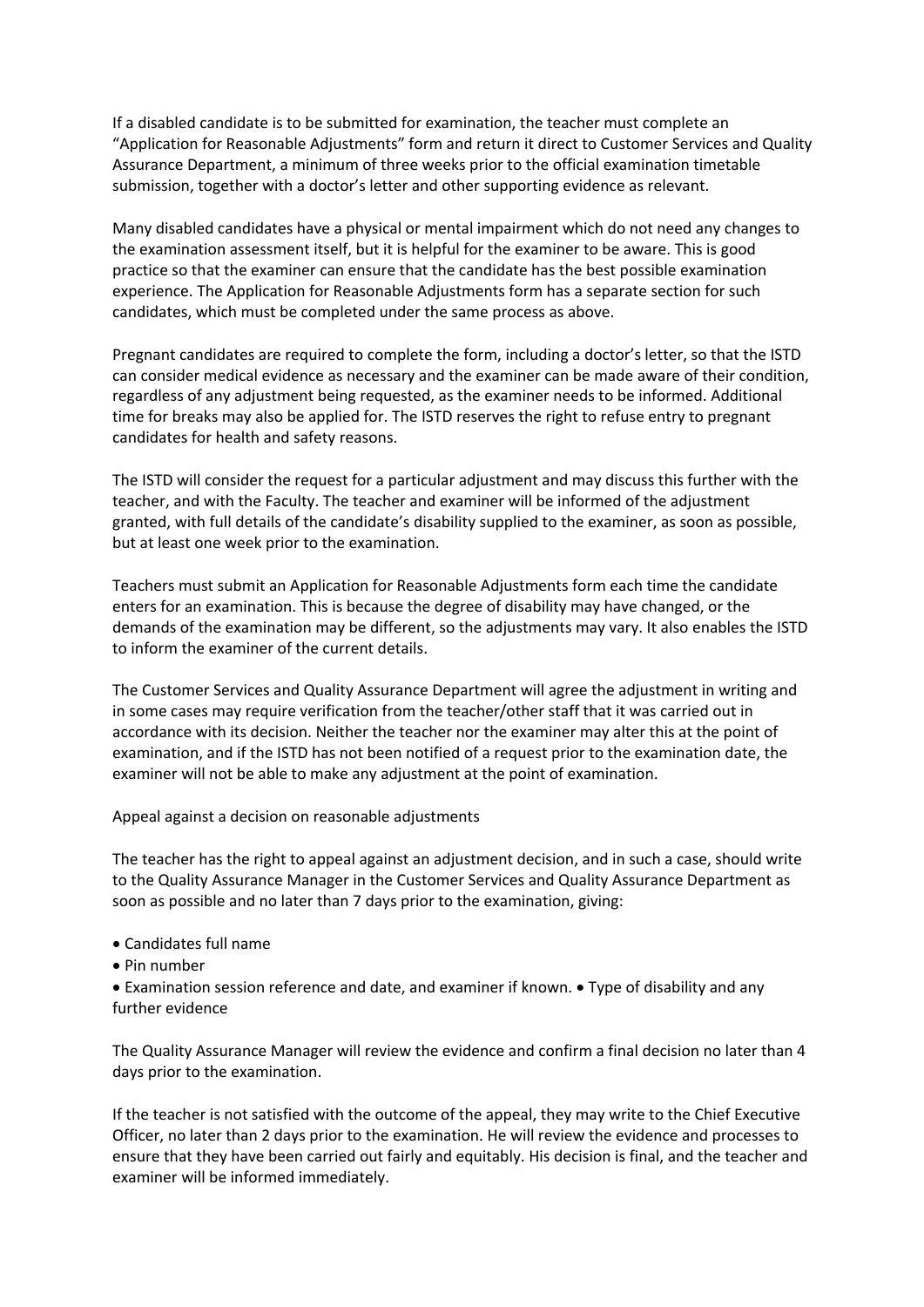### Candidates requiring special consideration

Special consideration applies where candidates may have a temporary illness or an adverse effect that could affect their performance. It is not normally appropriate therefore for candidates to apply for this in the case of a disability or learning difficulty which are known to be permanent and covered by reasonable adjustments.

All cases would be considered on an individual basis.

If a candidate is unable to take any examination due to illness, either by withdrawing beforehand, or on the day, the ISTD will refund 50% of the examination fee on receipt of a medical certificate. A refund will not be given once a candidate had commenced an examination. If a candidate has a minor injury prior to the examination, the candidate may withdraw with a refund made as above, or the examination may only be taken on production of a medical certificate which should preferably be submitted in advance to the Customer Services and Quality Assurance department. The ISTD may grant an adjustment to the assessment conditions if requested, similar in nature to those granted for reasonable adjustments, but only if agreed by the Customer Service and Quality Assurance Department in advance. The examiner cannot make any changes on the day.

If the injury is too close to the examination date to send in a medical certificate, it may be presented to the examiner on the day. However, the ISTD reserves the right to refuse entry to the candidate if the examiner judges that the injury is such that it would be damaging to the health and safety of the candidate. It should be noted that there is no liability on the part of the ISTD or the examiner if an injury occurs during any ISTD examination.

Practical Dance performance examinations

ISTD dance examinations below professional level are single assessed performances at one moment in time. It is therefore important that the examination is fully completed, as there is no previous assessment or coursework evidence which can be considered as further evidence for any adjustment of marks.

During the course of an examination, if a candidate suffers an injury or becomes unwell, the examiner will stop the examination and determine the severity of the problem. The candidate will be given the opportunity of a short break before recommencing if they so wish. If the candidate cannot complete the examination, the examiner will confirm the details in writing to the Customer Services and Quality Assurance Department, and include the candidate's result sheet. In regulated examinations, candidates must reach the required percentage of the marks attainable in every section (and component in Vocational Graded examinations) to pass the examination overall. If a candidate is unable to complete any component of the examination for any reason, marks cannot be adjusted to compensate, but if the section has been completed to an extent such that the minimum pass mark is achieved for the section, then the result can stand and the qualification be awarded. The result in such cases therefore will depend on the point at which the candidate ceases the examination. All marks awarded will be recorded, but if the marks do not reach the minimum percentage pass in all sections, the candidate will be unsuccessful. In all cases the report sheet will be sent to the teacher for the candidate in the normal way. In all such circumstances, the candidate may retake the examination as soon as they are able.

Any circumstances which arise during the course of the examination will be considered by the examiner, with a report being made immediately to the Customer Services and Quality Assurance department. These may include for example, illness of the candidate or teacher, failure of music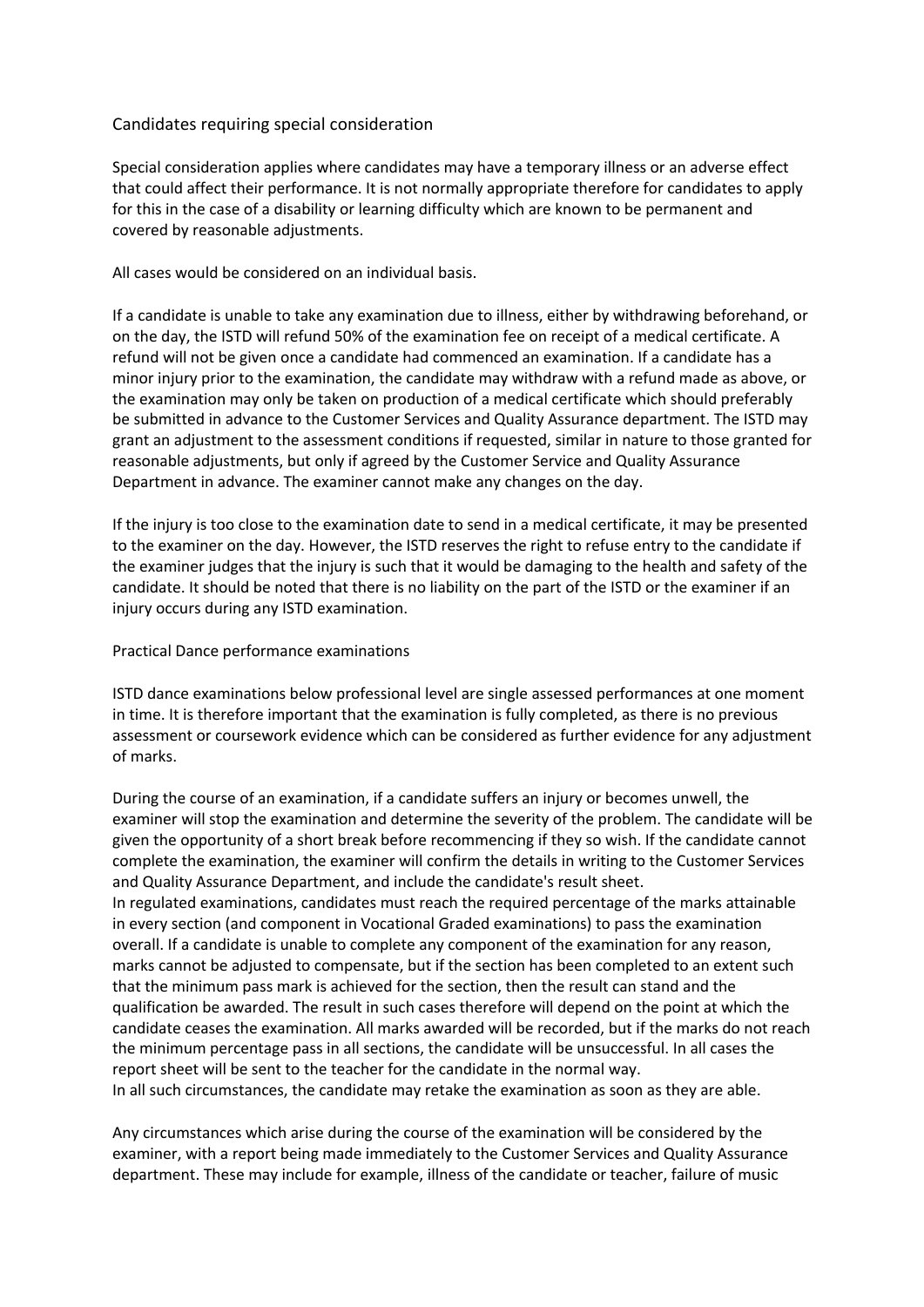systems or serious disturbance such as power failure. Marks will not be adjusted, but the circumstances will help determine the appropriate action which may include delaying, postponing or re-taking the examination

#### Written examinations

For those units of the ISTD professional examinations which are written and where the candidate has completed coursework which may be used as evidence, candidates will be eligible for special consideration if they have been fully prepared and have covered the whole course, but performance in the examination is affected by adverse circumstances beyond their control. These include:

- • temporary illness or accident/injury before or at the time of the assessment;
- • recent bereavement or diagnosis of terminal illness of a member of the candidate's family;
- • serious disturbance during an examination, particularly where recorded material is being

used;

• • other accidental events at the time of the assessment such as being given the wrong

examination paper, being given a defective examination paper or tape, failure of practical equipment, failure of materials to arrive on time;

Any adjustment to the examination marks will be based on all the written coursework and formative assessments for the unit, with an opinion of the anticipated mark from the tutor. Adjustments will be made to a maximum of 10% of the examination marks.

Requests for special consideration must be received by the Customer Services and Quality Assurance Department within a maximum of 7 days post examination on an Application for Special Consideration form, available on the ISTD website. Because special consideration is given for a circumstance at the time of the assessment, this will not apply for portfolio or journal submissions, which are created by accumulation of work over a long period of time.

Appeal against a decision on special consideration

The teacher has the right to appeal against an adjustment decision, and in such a case, should write to the Quality Assurance Manager in the Customer Services and Quality Assurance Department as

soon as possible and no later than 14 days after the decision is received, giving:

## Candidates full name Pin number Examination session reference and date, and examiner if known Any further evidence to the original request information.

The Quality Assurance Manager will review the evidence and confirm a final decision, within a further 14 days. If the teacher is not satisfied with the outcome of the appeal, they may write to the Chief Executive Officer, within a further 14 days. He will review the evidence and processes to ensure that they have been carried out fairly and equitably. His decision is final.